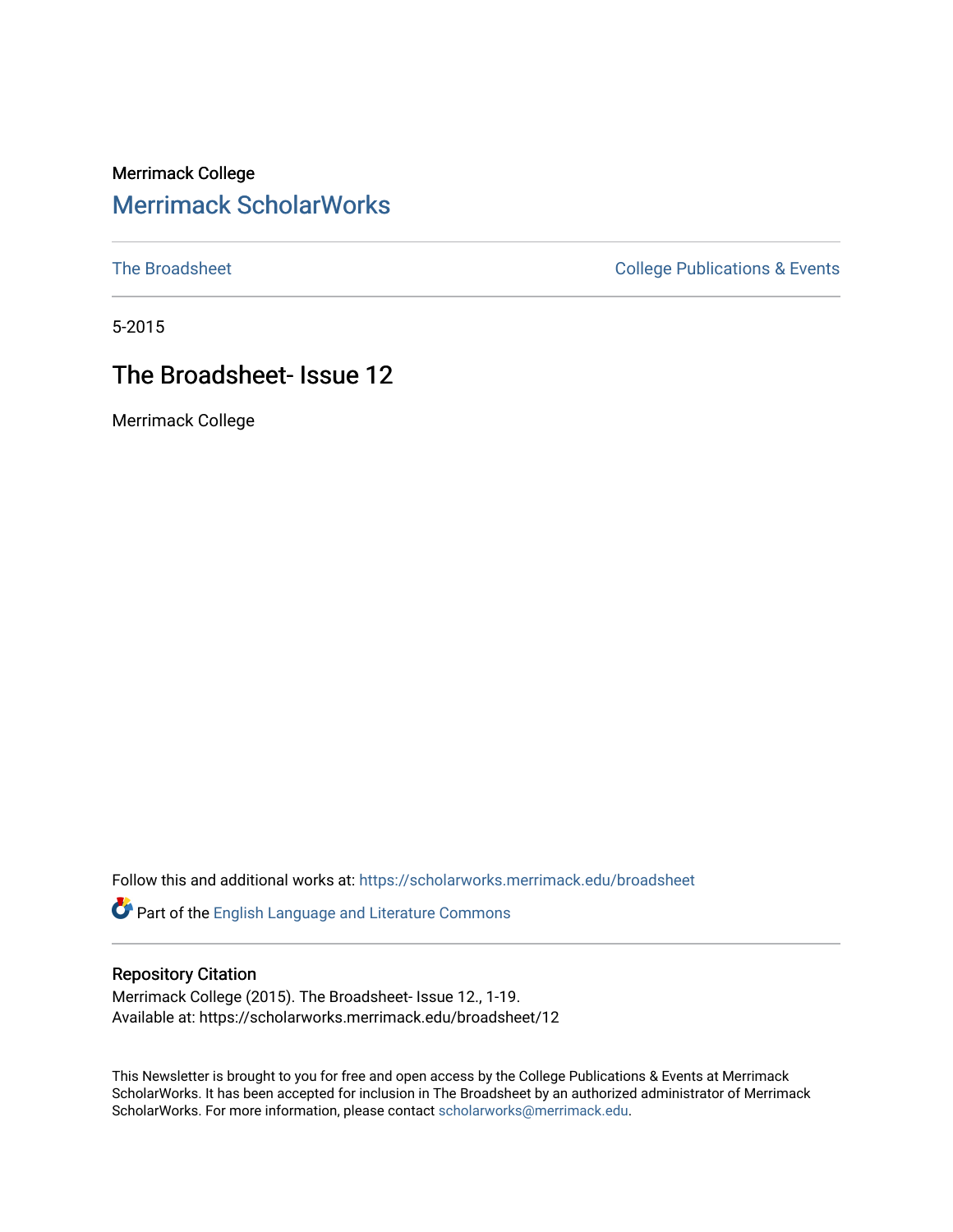# THE BROADSHEET

#### Issue XII



## **This Issue:**

**Gail Caldwell Interview** 

**English Awards** 

# **Aherne Poetry Contest Winners**

# *Next to Normal* **Review**

*Grand Budapest Hotel* **Review** 

**Senior Reflection** 

### **Gail Caldwell at the Writers House by Emily O'Brien**

I first encountered Gail Caldwell's work during my Senior Seminar course last fall. My instructor assigned us Caldwell's 2010 memoir, *Let's Take the Long Way Home,* the story of her friendship with the late Caroline

Knapp, who passed away from a rapid battle with lung cancer in 2002. I was struck by the raw emotion of the book, and it touched me in a way I had not expected. I learned quickly that Caldwell has a gift for tugging at the heartstrings and making sense of life's most challenging and trying experiences. *Let's Take the Long Way Home* focuses primarily on the beauty of her friendship with Knapp, and then provides an honest, touching depiction of grief. I reviewed *Long Way Home* as part of a class assignment (appearing in Issue X of *The Broadsheet).* I had no trouble doing this. My opinion of the book was strong and clear: it moved me. When I learned that Gail (cont'd on p. 2)

*An official publication of the Merrimack College English Department, The Broadsheet is published monthly during the academic calendar year. Its mission is to celebrate the English Department's role in promoting the literary arts on campus, to acknowledge the accomplishments of faculty and students, to profile students and alumni, and to create a forum in which issues relevant to English studies can be discussed.*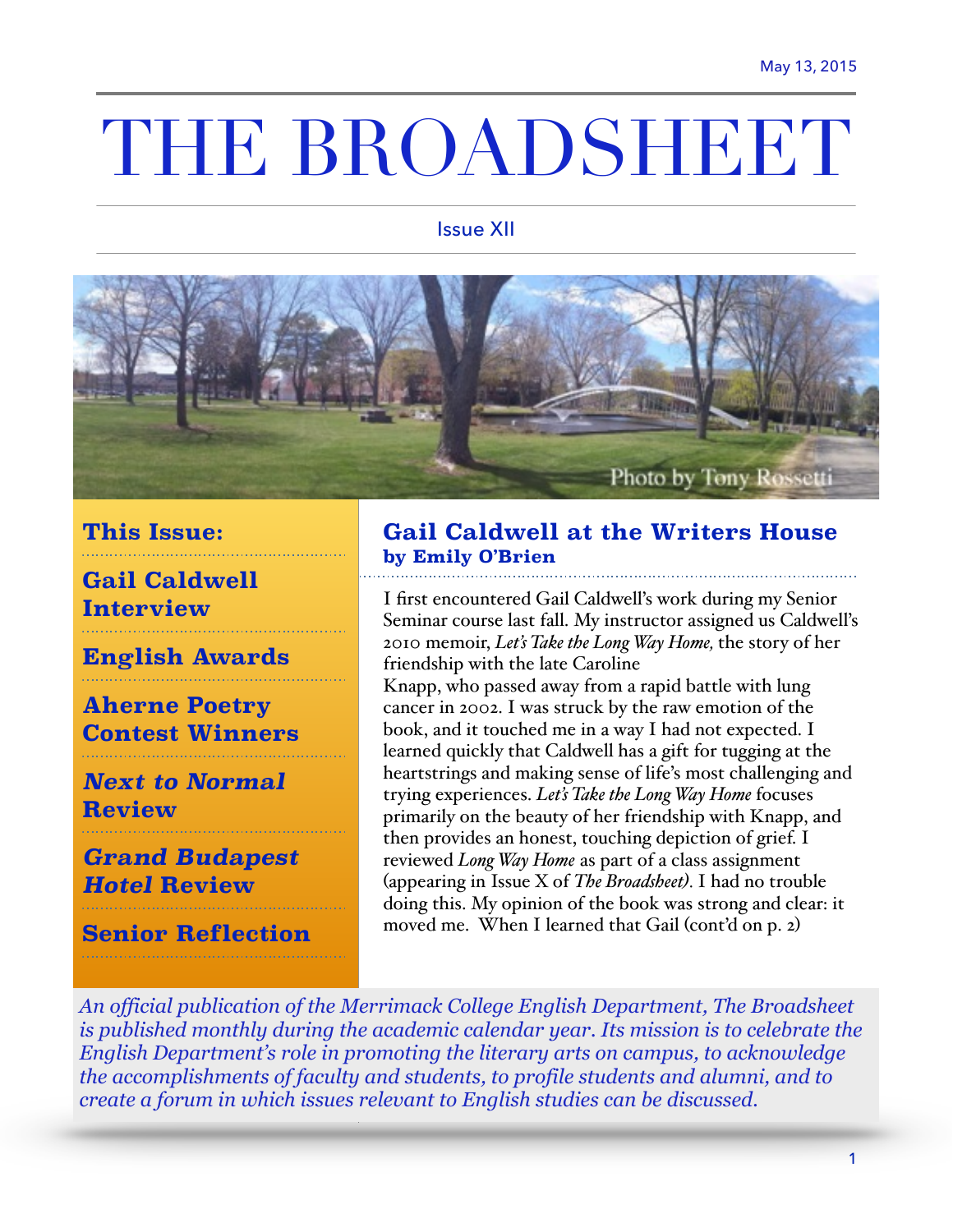

Caldwell would be returning to The Writers House for a second time, this time as Writer in Residence, I immediately began pouring over her newest memoir, *New Life No Instructions*, the story of her struggle with polio and the persistence with which it affected her life. This memoir functions almost as a sequel to *Let's Take the Long Way Home,*  because it chronicles her life after Caroline, and invites us into her world once again. We see her develop a relationship with her new, young sled dog, as she discovers that she needs a total hip replacement, and this reveals more of her signature kernels of truth about life. It is a story about aging, hope, and second chances, and it is profound. I recognized quickly that my feelings about her work had not

changed since reading *Let's Take the Long Way Home.* Her writing drew me in once again, making me feel as though I knew her personally. This is what a good memoir like Caldwell's does: it forges a personal connection between reader and writer by revealing so much of the writer's personal truth. Connections are made through shared experience, and memoir is the perfect medium for this.

I was lucky enough to sit down with Gail Caldwell and ask her some of the questions that had been on my mind since I first encountered her work*.* I wanted to know how writing *New Life*  compared with writing *Long Way Home.* "It was very different," she told me, "but similar in the sense that there is always the certain crucible when the work appears and how you shape it when fear turns to passion. That's the important part. *Long Way Home* was so particular and so finished as a narrative that the struggles and challenges that I had writing that book were emotional more than anything else. I really knew what I was doing. The problems were not technical or existential. When you write a memoir, like *New Life,* that is from the recent past, you don't have the same perspective and same hindsight. The story wasn't completed when I started it, so it kept veering off. I felt like I was driving a car with no brakes, because it started off one thing and became another. It was too close and too emotional. The thing that wound up ending the book hadn't actually happened yet when I started writing it."

One of Caldwell's signature characteristics as a writer is her use of precise and jarring metaphor. She has a way of looking back and reflecting on experiences from the near or distant past and turning them into riveting tokens of truth and honesty. It pervades her writing, and it is one thing that makes it so beautiful. I asked Gail how she creates these crystalizing metaphors. "I take a lot of notes on my own thoughts," she responded. "When I'm first starting a book I give myself the latitude to spend a lot of time in a chair with a legal pad and I'll write down things that I'm thinking about. Often, in that process, which is very rough and imperfect, the images come. It would be like if I were sitting and talking to you over a cup of coffee."

I told Gail that when meeting her I felt as though I already knew her, simply because I had read so much of her life story and connected with it on such a personal level. I asked her if this is a reaction she often gets, and if it was a comforting or uncomfortable feeling. (cont'd on p. 3)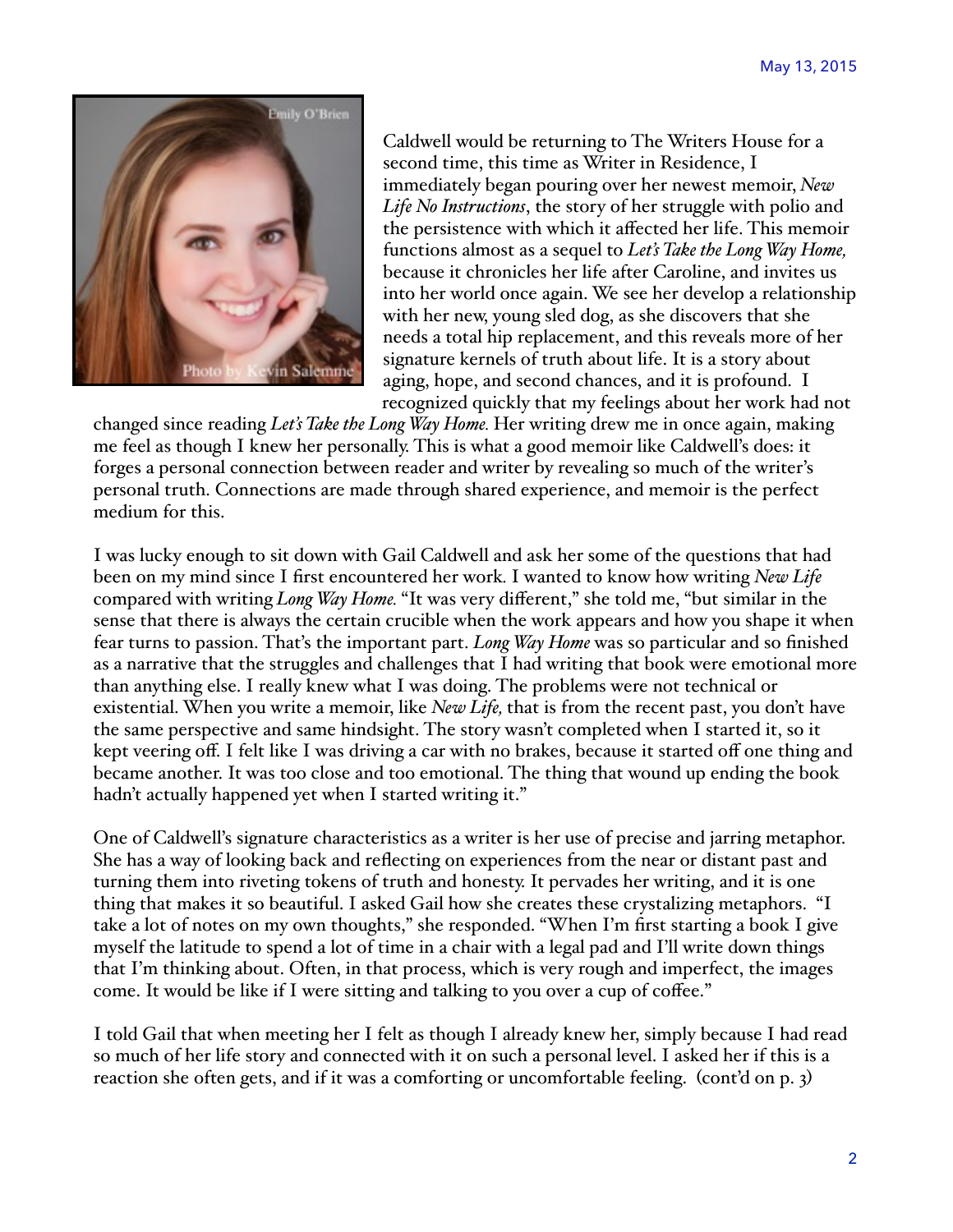"Both, actually. It's very odd," she replied. "I had a little bit of exposure to it when I was writing for *The Globe*, back when people read the paper, and I'd meet people and they would say to me 'Oh my God, I read you every week!' So that gave me the feeling of being known, but it was not as intimate as when someone has read a book as intimate as *Long Way Home.* It's funny because when you're writing in that zone, I don't think you know what you are doing. Caroline and I used to talk about this a lot because she wrote very intimate, first person narrative. When you're writing, I don't think you feel what you're doing. There is some odd bubble or armor that comes over you and keeps you from realizing you're putting this out there until its done."



I asked Gail about a certain point in *New Life, No Instructions,* the moment when the doctor shows her the x-ray of her hip. Her reaction to the x-ray feels like a turning point in the book, and I asked if she considered how readers would react to this moment when she was writing.

"There is always a way you hope readers react, which is with the same sort of compassion or insight that you felt. The thing I remember from experiencing that was how weird it was to be able to quantify something as disparate as pain. It felt like such an infinite and weird thing that I couldn't do anything about, and then suddenly there was this thing that explained it all. This oddly beautiful explosive x-ray, and I said 'there it is!' It was more of an illumination than anything else and I wanted to reveal that."

I told Gail that I had always felt a personal connection with her work, and that reading her story as she pieced together her past and present with astounding clarity helped me to make sense of my own life. I asked her if this is a reaction she often gets.

"That's what I would most hope and want, that it would be able to touch somebody in that way. What I think has happened, inadvertently, is when I wrote *Long Way Home*, I remember hearing people say to me 'thank you for describing what grief was like for me.' I didn't see that coming."

Before she began writing memoirs, Caldwell was the head book critic for *The Boston Globe* and won the Pulitzer Prize for criticism in 2001. I wondered if her experience writing reviews of other authors' books affected the way she read reviews of her own memoirs, mentioning that I had been reading reviews of *New Life* and I noticed that many of the reviewers compared the book with *Long Way Home.* I asked Caldwell how she reacts to these comparisons. She responded: "It's hard because they are two very different books and I probably compare them myself.... I think *USA Today* said something like 'This is much less anguished for Caldwell which is good for her but bad for the reader,' and I remember thinking 'I'm so sorry but I couldn't redo Hamlet for you.' There's a way that I understand the tendency to want to do that, but for me they are apples and oranges because I had to write a very different story in the wake of *Long Way Home*. It's a very different feeling. I think it's a struggle for any writer. You can (cont'd on p. 4)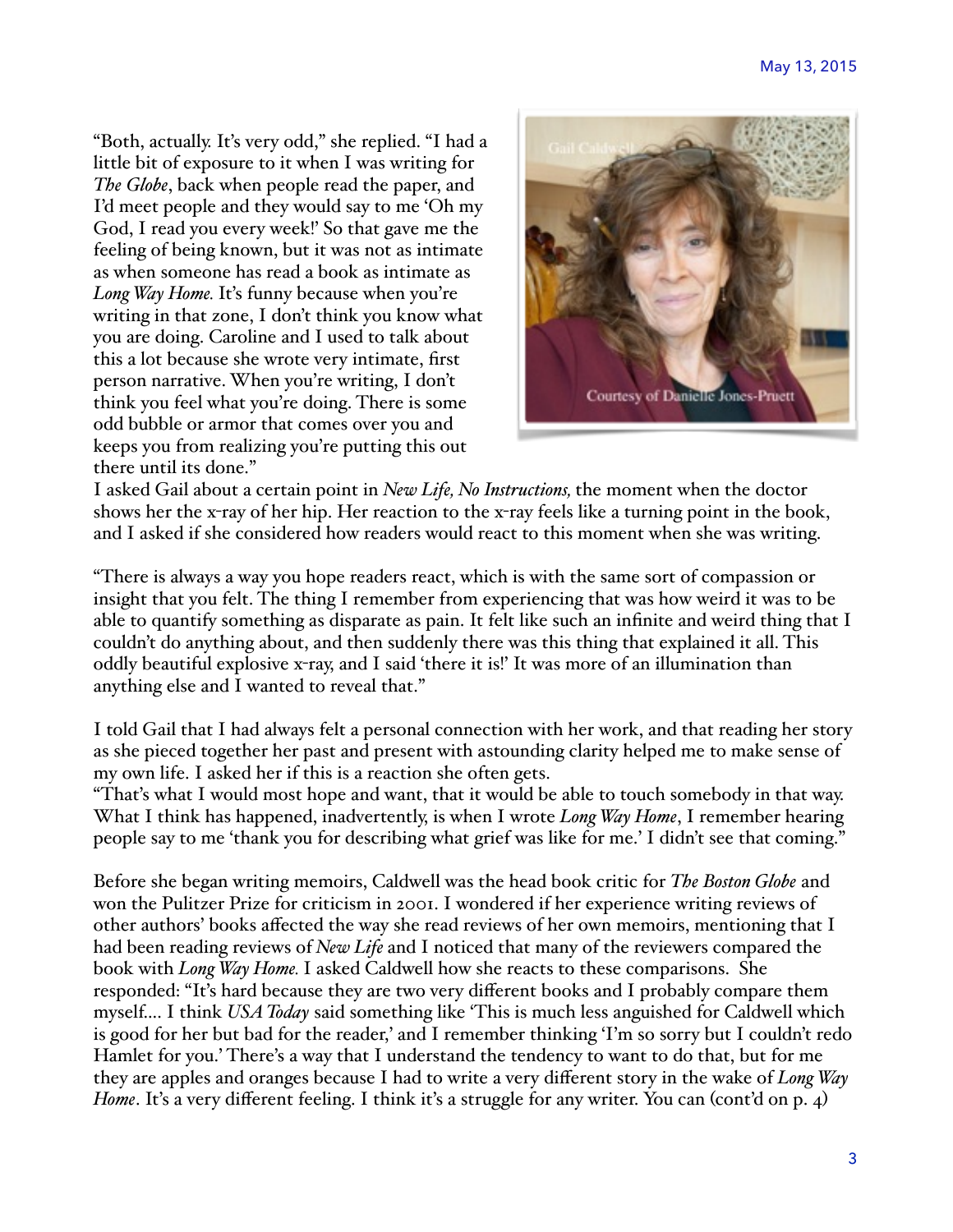bring the same set of skills to every book, but you can't bring the same material, because you are obviously telling a different story. All I can hope is that I did that different thing as well as I did the other, knowing that they are two very different jobs."

Finally, I asked Gail what place she thinks memoir has in literature today (a question we had explored in the Senior Seminar course) and why she chooses to write memoirs.

"I think it has created a golden age for itself in the past 20 years or so," she offered. "I think memoir has always been important, although we may have called it different things. I think I'm done, because nobody's life is important enough for four. Although, I said that after the last book, and I say that every time. For me, it is a form that has allowed me to really write about the world, through the voice and the lens of one person. I think that is what is appealing about it for writers, and I think it is appealing to readers because if they are lucky, they may find what you did, which is that somebody has told a story that speaks to them, and to their heart and to their own experience. That's the best any of us want from reading."

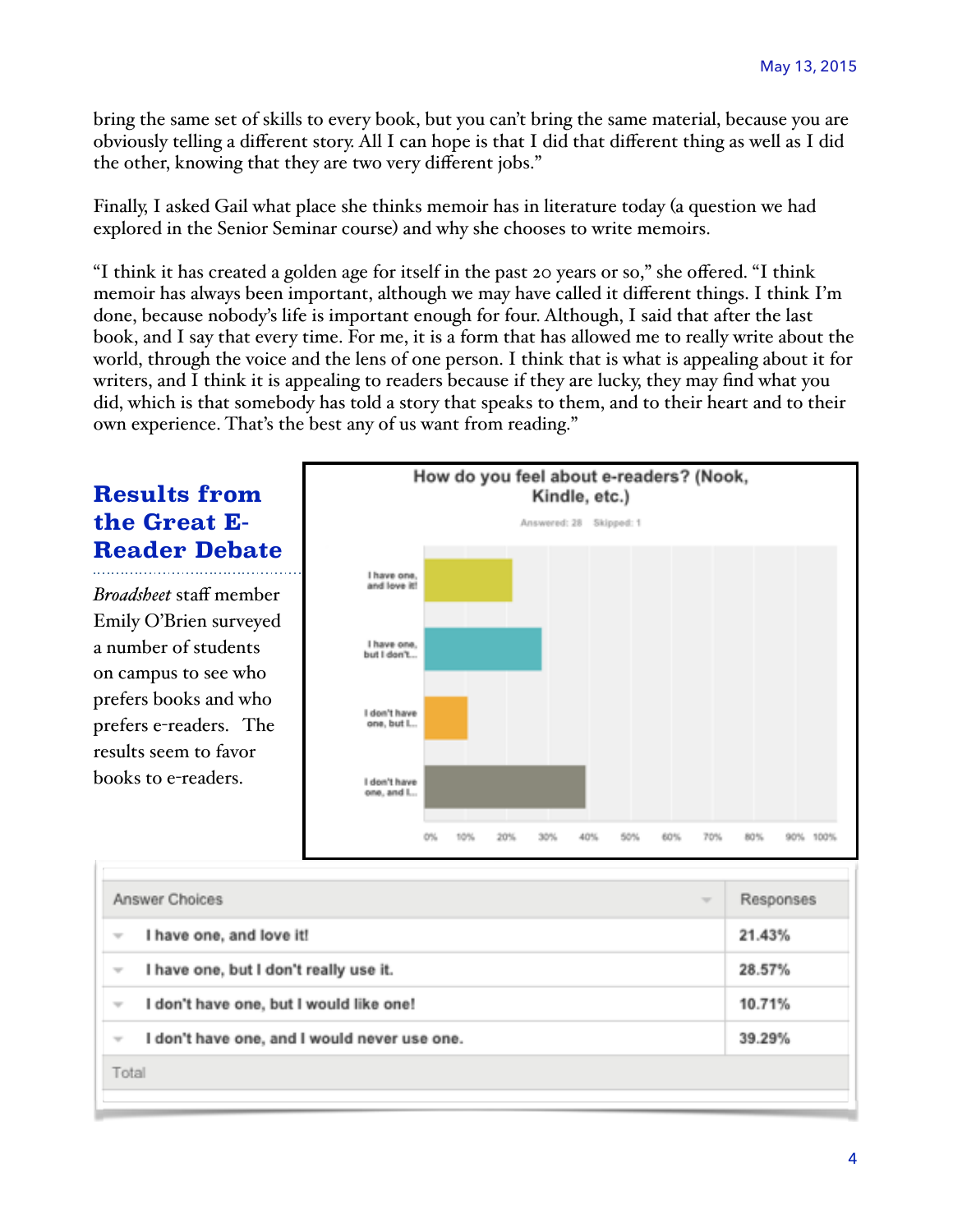## **English Awards and Honorary Society Induction**

#### **Ceremony by Jessica Bruso**

"To me, literature presents one of the most profound opportunities to engage with the world" began Dr. Steven Scherwatzky in his welcome at the Annual English Awards Ceremony on March  $25$ <sup>th</sup>. He spoke of the importance of the study of English, beginning an event that honored both the ongoing accomplishments of Sigma Tau Delta inductees and winners of the Aherne Poetry Contest.

Dr. Ellen McWhorter, Merrimack's chapter advisor for Sigma Tau Delta, welcomed Erin Beausoleil, Jacques Denault, Miranda Frezza, Jamie Hayes, Julia Lemieux,



Michelle Norton, Mark Anthony (Tony) Rossetti, and Daniel Sullivan into the English Honors Society.

In an interview I conducted with Dr. McWhorter, she said, "Sigma Tau Delta is an international English honor society that began in 1924 and currently has chapters all over the world. Its mission, as described on all of its professional documents, is 'to confer distinction for high achievement in English language, literature, and writing; and to foster literacy and all aspects of the discipline of English.' In less formal terms, it's an organization designed to bring people who love and are skilled [at] English studies together and to offer them opportunities for advancement in the field."

In order to be invited to Sigma Tau Delta, one must be an English major that has taken at least two English classes beyond the introductory level and have a 3.0 GPA or higher in the major and a 3.0 GPA or higher overall.



In her interview, McWhorter emphasized the growth of the program saying, "My lofty goal for the 2015-16 academic year is for the chapter to take advantage of all of the opportunities offered by Sigma Tau Delta. We're currently holding elections for next year's officers and once those are completed we'll start meeting this year to form a plan of attack for next. Next year our chapter will nominate at least one student for a Sigma Tau Delta scholarship. I'm hopeful that our members will submit some essays for both conference and publication consideration. (I'm especially looking forward to working with everybody on those!) Ideally a group of us will (cont'd on p. 6)!

attend the 2016 conference in Minneapolis, where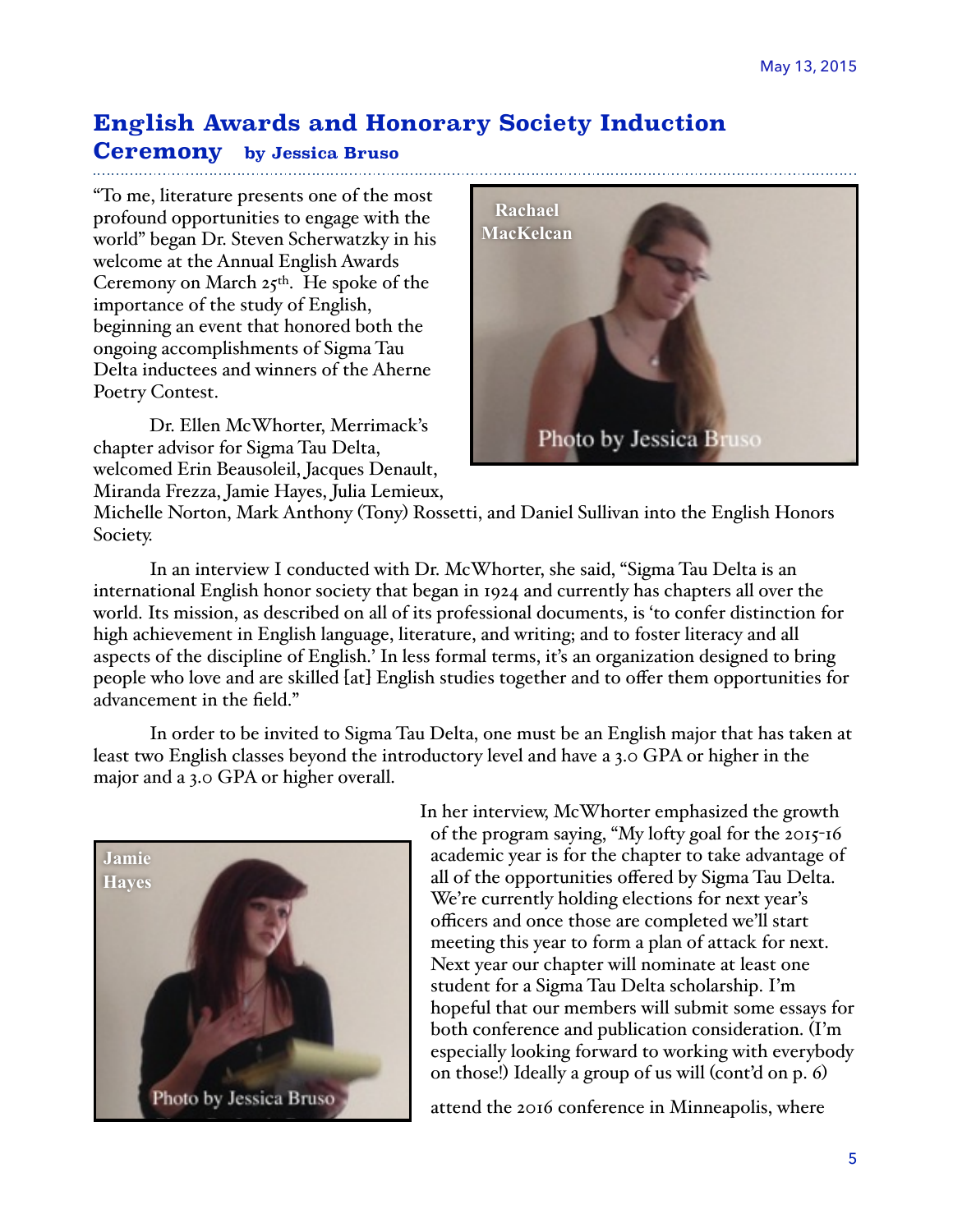

we'll take in the sites and network with other Sigma Tau Delta members."

She highlighted the benefits of membership. "For our English majors, Sigma Tau Delta is a huge opportunity both for professional and personal development. The society holds yearly conferences where students can present papers to an international audience. So far we've had one student submit a paper and it was selected for inclusion at the 2014 conference in Savannah, Georgia. Sigma Tau Delta also publishes two journals, *The Sigma Tau Delta Review* (for scholarly essays) and *The Sigma Tau Delta Rectangle* (for poems and short stories). My hope is that our members will submit some of their work this year and maybe earn the title of 'published author'

before they graduate. Lastly, Sigma Tau offers scholarships and study abroad opportunities to members. The existence of the chapter alone brings prestige to Merrimack, and these other opportunities provide for the possibility of circulating the merits of the college even more widely. And that's just the professional side of things. As a group of people who enjoy literature and words, we also have a chance to have some fun in the form of visits to literary sites, archives, etc."

After the induction, the winners of the Aherne Poetry Contest read their pieces (reprinted on the final pages of this issue). First Place winner and freshman English major Rachael MacKelcan delivered her poem "The Memories that Haunt Me", a narrative about her late father. Second place winner Jamie Hayes read her poem "Unfiltered" about being one's true self, and third place winner Jacques Denault read his "Modern America", which was a reflection on pop culture and the way media portrays current events and issues. All three recited from memory, giving this portion of the night a coffee house vibe. This resonated well with the audience and I myself was fascinated by both the writing and the performance of these winning entries.

Guest speaker Danielle Jones Pruett addressed the crowd last. As Program Coordinator of the Writers House and recent Rona Jaffe Foundation Writers Award recipient, she provided advice to aspiring writers. She told her story about being a Psychology and English Literature undergraduate student saying, "When I was about to graduate and had taught a pigeon to play chopsticks, I had a panic attack". Realizing that writing was her true calling, and not Psychology as she had originally thought, she decided to spend her time focused on this passion. "Be aware of what you love to do," she told everyone, "[and] once you find that thing, clear a path for it".



**Sigma Tau Delta inductee Tony Rossetti poses for Jessica Bruso**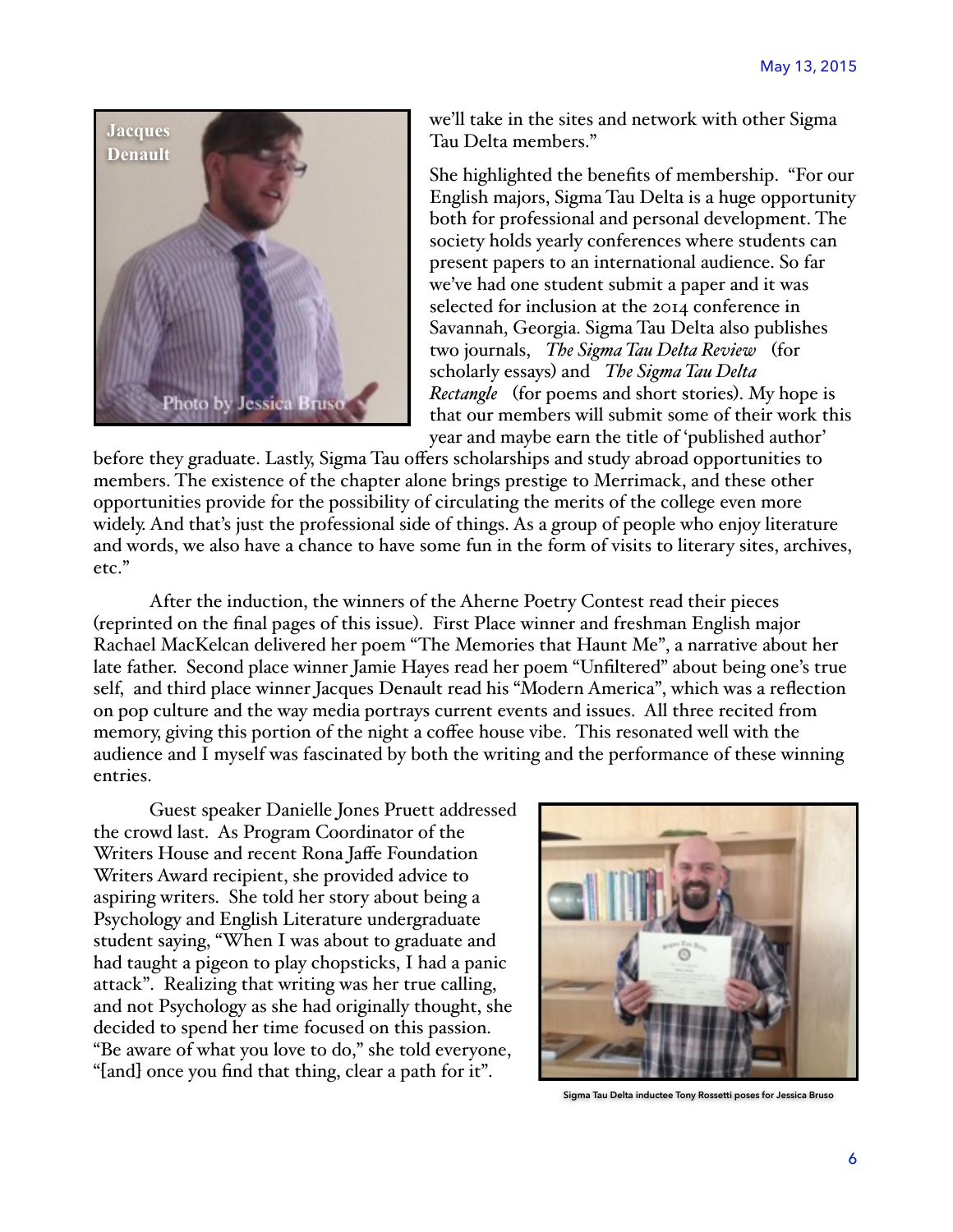#### A Glimmer of Civility in a Barbarous World: Wes Anderson's *Grand Budapest Hotel*  A Review by Tony Rossetti

From the very first shot of the movie, any Wes Anderson veteran can immediately identify his distinctly imaginative signature—from the painstakingly meticulous composition of mise en scene, to the brightly colored visuals that are fantastical enough to root its viewers in a playful, imaginary world, but realistic enough to suspend their disbelief. Anderson's eighth full-length feature, *Grand Budapest Hotel*, showcases his amazing visual talents while honing his storytelling ability. At its core, the movie is the filmic equivalent of a Matryoshka, or Russian nesting doll—a story about a story in a story inside of another story, all inspired by an entirely different story (I'm still trying to wrap my head around that). It's a story about storytelling, and, more importantly, illustrates why narrative remains integral to our humanity.



Like a knowing elder opening and revealing each new layer of the Matryoshka to an amazed and

delighted child, Anderson begins from the outskirts of the narrative and leads us to the bullseye of myriad concentric circles. First, we encounter a young girl at the end of her pilgrimage, standing before a bust of a deceased fictional author, holding a red and white hardcover book. A close-up of the book displays the title *The Grand Budapest Hotel*. The book cover opens, transporting us back to 1985, where we meet the fictional author of the fictional book, played by Tom Wilkinson. In this amusing and somewhat comical vignette, we learn from the fictional author that many people believe writers simply imagine all their stories. On the contrary, he informs us, once established, a writer will often be approached by others who offer up their own stories to the writer. Anderson uses this as a dual-pronged plot device to set up an additional layer of the story while paying homage to the inspiration he drew from the work of Stefan Zweig's writings.

Flashback to the 1960s, when a younger version of the author, played by Jude Law, had the pleasure of meeting Mr. Moustafa (F. Murray Abraham), the one time lobby-boy and subsequent owner of the Grand Budapest Hotel. Mr. Moustafa invites the young author to dinner and shares his own story of how he came to the Grand Budapest during a tumultuous time between the two great wars in a violently evolving European landscape. F. Murray Abraham expertly establishes his character's reliability, likability, and sentimentality throughout the opening scenes, while his narrative voiceovers maintain that character during the central story, infusing the story with a certain fictional credibility. Most importantly, he reveals the final nesting doll, the tale of the central character, M. Gustave (Ralph Fiennes).

The core narrative revolves around Monsieur Gustave, the flamboyant, charming, nononsense head of staff at the Grand Budapest Hotel, which is located in the fictional eastern European country of Zubrowka in 1918. We attain our first glimpse of Gustave (cont'd on p. 8)!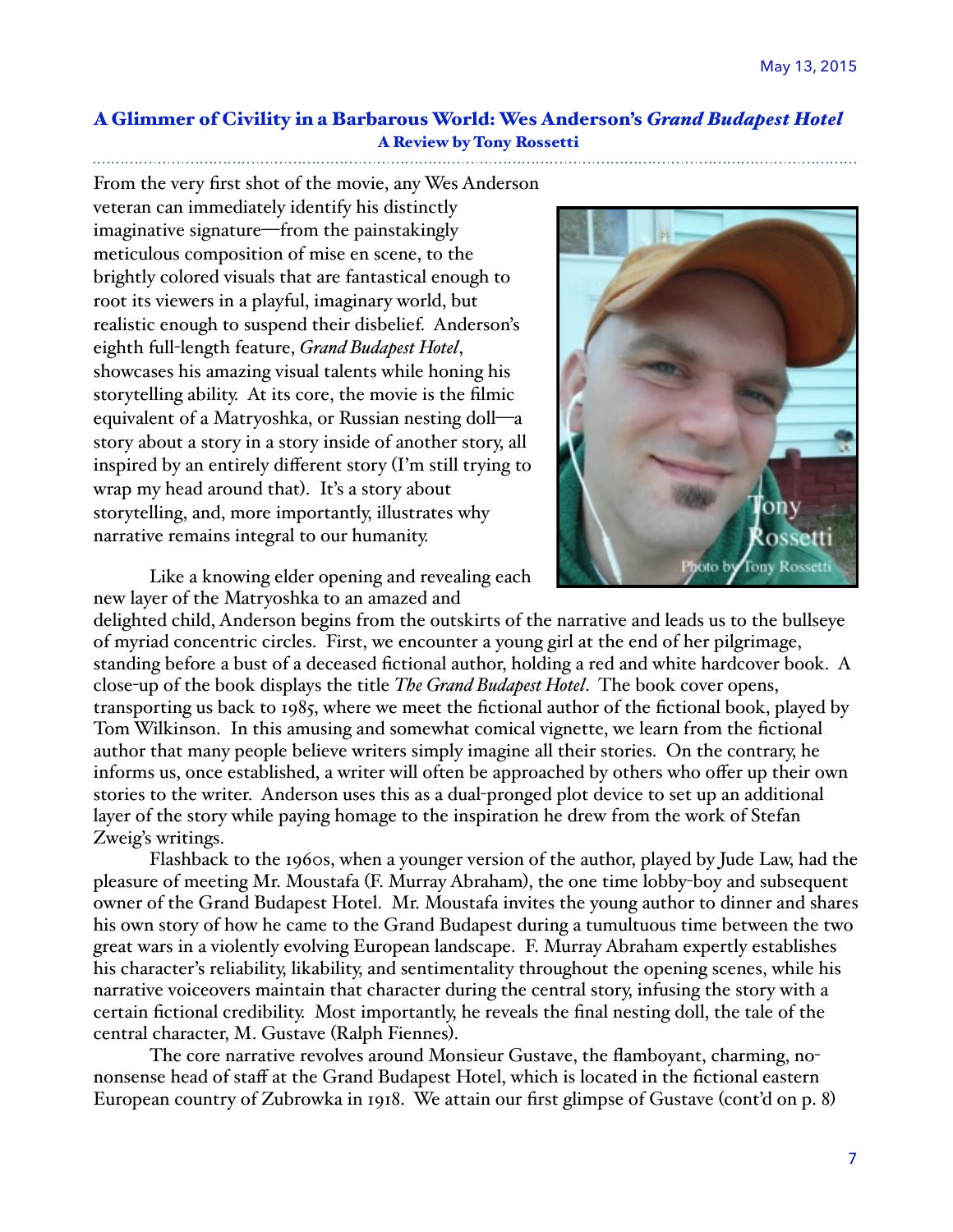through young Zero Moustafa, Mr. Moustafa's 1918 counterpart, played by Tony Revolori. Part disciplinary, part gigolo, part Romantic poetry enthusiast, and "the most liberally perfumed man" Zero has ever met, Ralph Fiennes, in an excellent performance as M. Gustave, offers grace and panache that vivifies and compliments Anderson's imaginary world. Gustave serves as a lovable escort to innumerable rich, single, old widowers and divorcées, and they reciprocate by lavishing him with expensive gifts and hefty tips. Zero tells us that he believes Gustave is the main reason the Budapest's most loyal clientele return season after season. Yet, beneath the hard exterior and promiscuous persona, Fiennes' performance evinces civility and aplomb, creating an onscreen complexity that engenders sympathy for Gustave. As we get to know him, we begin to see why Mr. Moustafa has come to believe that "[t]here are still faint glimmers of civilization left in this barbaric slaughterhouse that was once known as humanity.…he was one of them."

One of Gustave's favorite guests, an old, rich woman named Madame D. (Tilda Swinton), dies not long after visiting the Grand Budapest under very mysterious circumstances, presenting Gustave with a serious conflict. Gustave, her family, and many rather distant relatives, all convene at her mansion to find out if they have inherited anything, and, in a shock to the family, Gustave inherits a priceless painting named "Boy with Apple." Gustave and Zero abscond with the painting, infuriating the immediate family, particularly Dmitri, the widower's nefarious son, played by Adrien Brody. Not long after, Gustave is accused of murdering Madame D., setting a whirlwind of events in motion that thrill and surprise while making you smile. What ensues is a comical caper, during which Zero and Gustave form an enduring friendship through their codependence amidst a violent, changing landscape.

Speaking of the landscape, the fictional setting of Zubrowka tells a story of its own, while simultaneously creating the perfect backdrop. By placing the story in a fictional eastern European country in 1918, stranded in the interim between two World Wars, Anderson provides a context that is easy for most to imagine, allowing him to construct a believable narrative in an imaginary world without having to spend a great deal of time on exposition. What we find is a place—more specifically a person—that embodies the last vestiges of civility in an increasingly violent and terrifying world. The monumental changes during this modern era forced humanity to adapt and survive after a collective, global loss of innocence in the first World War. As Mr. Moustafa's tale shows the fictional author, The Grand Budapest, somehow poignantly beautiful in a dilapidated and ruinous state, stands as a testament to the once great civilization it came from, and serves as a sentimental touchstone for those with the right kind of eyes.

The stunning mise en scene, carefully orchestrated cinematography, pleasant musical score, brilliant storytelling, and superlative thespians combine to create a wonderful tale, the sum of which is greater than any of its separate parts. Most importantly, Grand Budapest Hotel tells a story about why humanity needs great stories. To Mr. Moustafa, the Grand Budapest is a remnant of the things he loved and cherished, the things gone past, never to return. For a moment, Moustafa becomes a historian on a subject he is uniquely qualified to narrate. What is history, if not a collection of stories passed down from generation to generation? We pass on stories to remember. Now, we have Anderson's lovely work to remember, Grand Budapest Hotel —evidence of a once great civilization and the glimmers of civility that we find in humanity from time to time.

RATING

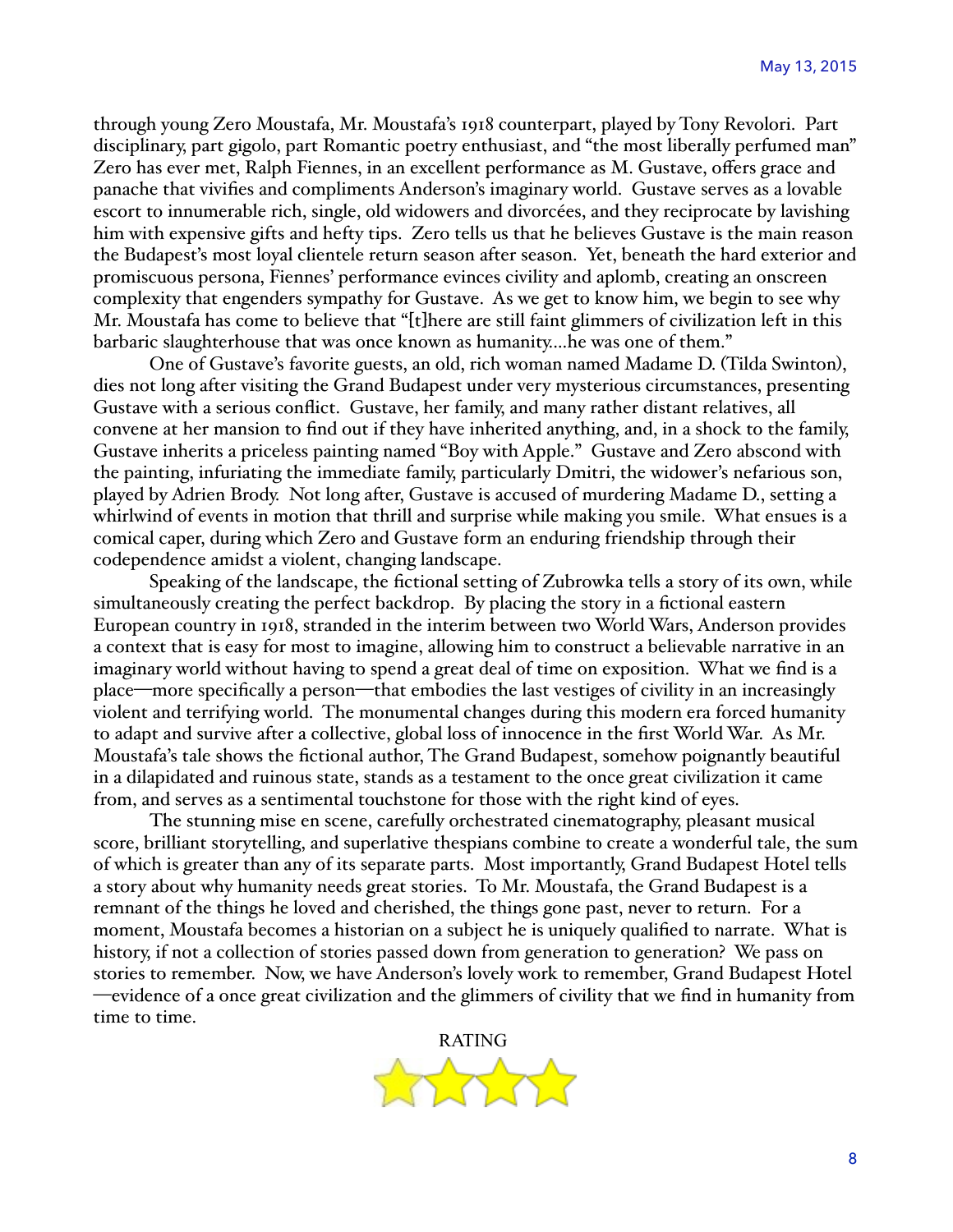# **Review: Merrimack Onstagers Production of** *Next to*

#### *Normal* **by Rosemary Morton**

Director: Brian Boruta

CAST

Diana Goodman: Mick Lonati

Dan Goodman: Michael Semonelli

Natalie Goodman: Emily Bertolami

Gabe Goodman: Liam Devine

Henry: Mike Ralphs

Dr. Fine/Dr. Madden: Fr. Richard Piatt, O.S.A.

BACK STAGE CREW

Music Director: Gina Naggar

Assistant Director: Nathaniel Vilandre

Technical Director/ Designer: Evan Kelly

Stage Manager: Erin Beausoleil

Choreographer: Lissette Schum

Stage Crew: John Barbetto, Lizzy Barcomb, John Casaletto, Joey Colbert, Brendan Doherty, Will Lee, Gaby Martello, Kasey Miller, Will Morgan, Sam Royston, Lissette Schum

Front of House Manager: Meghan Looney

Original Production Music: Tom Kitt

Original Production Lyrics: Brian Yorkey

Original Script: Brian Yorkey

Original Production Awards: Tony Awards for Best Score; Best Orchestration, Best Performance by a Leading Actress; Pulitzer Prize for Drama (the eighth musical to do so)

RATING



 $(cont'd \text{ on } p. \text{ 10})$ 



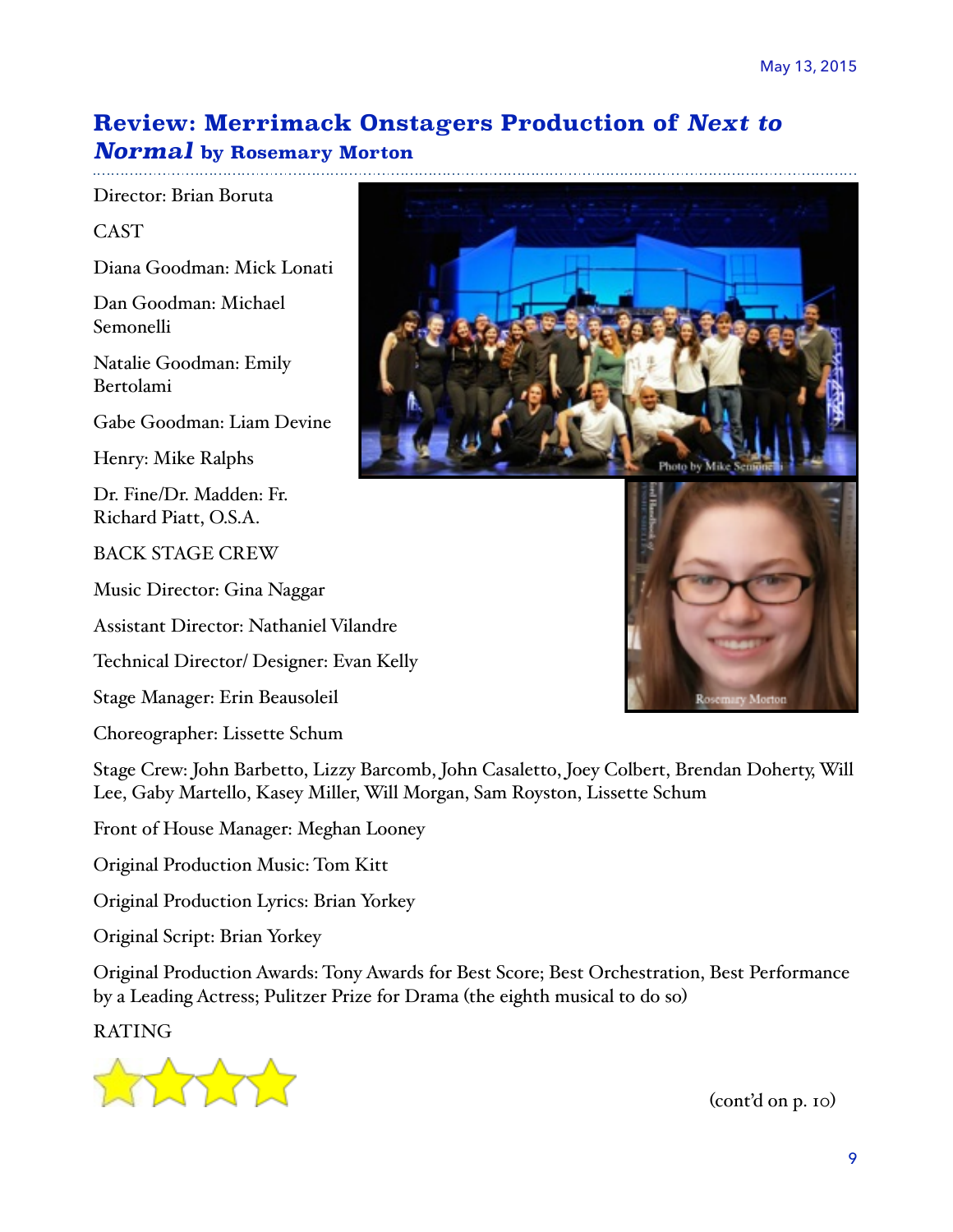I have always adored the theater. When I was four, my mother took me to see *Cinderela,* and, because my mother shares the same passion, we attend at least two shows a year, these days with more adult-appropriate themes, such as *Phantom of the Opera*, *Book of Mormon*, *Once* and my favorite, *Wicked*, which we have seen four times. I also participated in some shows in middle school and high school, including *Aladdin*, *It's a Wonderful Life*, *Bye Bye Birdie*, *Pajama Game* and *Godspel*. So, when I was given the opportunity to interview cast members for the Onstagers' production of *Next to Normal* and to write a review to go with it, I was thrilled.

*Next to Normal* tells the story of a mother suffering from bipolar disorder and the effect that her illness has on her family. It was first performed on Broadway in April 2009, starring leading actress Alice Ripley, playing Diana, for which she won the Tony Award that year. *Next to Normal* is considered a "trigger warning show," because it treats sensitive issues, such as attempted suicide.

I sat down with the cast and asked them what makes *Next to Normal* different from other shows and whether or not this difference makes the play special. "*Next to Normal* is a good way to remind people why theater is important," states Michael Semonelli, who plays Dan Goodman. "The show is able to balance out being realistic and yet remains a tasteful piece of Broadway." The show continues to be popular, in part because it engages an important subject. *Next to Normal,*  according to Mick Lonati, who plays Diana Goodman, tackles the topic of mental illness, which people are hesitant to discuss in our society. "The show is able to maintain a down-to-earth attitude, making it considerably different, compared to the regular flashy atmosphere of Broadway with

such shows like *Wicked*" (Michael and Mick). The show, therefore, is a hidden gem, because it is able to discuss such a difficult subject, yet still remains in the Broadway tradition, meaning the show remains tasteful and entertaining.

No show runs smoothly (in fact, runs at all) without the skillful arrangement of lighting, scenery, and many other technical elements, most of which occur behind the curtains and in back of the audience. These different techniques are important to mention because they form the framework, or production backbone, of what the audience sees on stage. The set for this production was distinctive compared to others. Basically, the set was made up of different metal railings and the wooden stage sat on top of it. There were stairs that connected the top of the set down to the floor of the set, creating the illusion that one is viewing a house largely devoid of furniture, except for a kitchen table, a bathroom and a front door. Most of the play's action occurred around these three props. The rest of the set pieces (a chair, a front door, and a bare bones mock-up of a therapist's office) represented different locations and were handled by the backstage crew.

For *Next to Normal*, the backstage crew played a significant role in ensuring the play's success. Oftentimes, the cast would be on stage while the crew was making transitions, so it was imperative for them to execute their tasks as quietly and quickly as possible. As an audience member, I noticed them, but not so much so that they created a distraction. In my opinion, they made the transitions flawlessly; the wheels on the set pieces barely made a sound. The crew was able to do what they had (cont'd on p. 11)!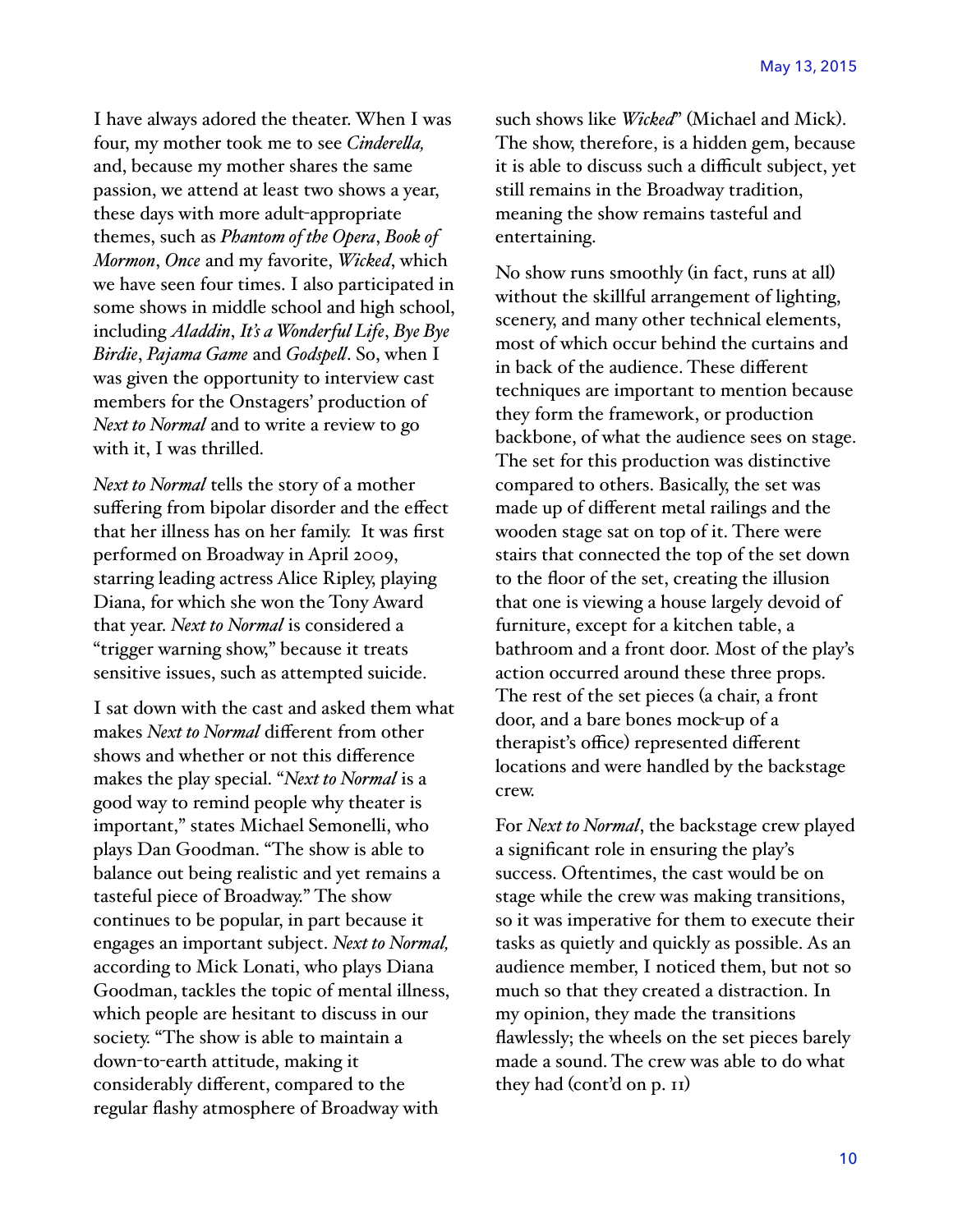to without disturbing the story or rupturing the actors' connections with one another.

The lighting was also very effective, spot-on throughout the performance. The spotlights arrived at their targets quickly, despite the rapid pace of much of the action. The conversations between characters were well lit and it was easier to see how the characters were reacting in different situations. The main lights were nice, because they were able to convey the feelings of the characters. For example, during a sad scene the lights turned blue. The range of lighting throughout the performance remained bright and colorful despite the delicate issues explored. Soft blues and purples softened the characters and drew sympathy from the audience.

The final thing that I'd like to mention on the technical side of this production involves sound quality. I admit that occasionally I was having trouble hearing the actors. However, the voices sounded great and I liked how loud the songs were compared to other shows that the theater program had produced in the past. The sound of *Next to Normal* was innovative to the extent that it managed to convey successfully a lot of emotion through song. I felt

that for this show the microphones worked well and suited the needs for each actor.

Stage Manager Erin Beausolei explained to me that email correspondence between the stage crew and the actors helped streamline production, keeping the production running on time from its earliest to its final stages. For "every rehearsal," she said, "I sent out a

rehearsal report to the entire production team, so everyone was aware of what happened at each rehearsal and what the show required. E-mail was my strongest form of communication. Once an e-mail was sent, I knew everyone not only had the information, but had the ability to look back on the information and verify it." During the running of the show, however, Erin points out that the communication vehicle changed: "When it came to running the production, I communicated via headset with the spotlight operators and one of my assistant stage managers, so we were always able to contact one another in case of a problem." She added, "everyone who worked on the production was very dedicated."

*Next to Normal* succeeded as a show because of

*Next to Normal*  worked as a show because of the dedication of the entire production staff. Judging by the reaction of the audience…it looks like the work…really paid off.

the dedication of the entire production staff. According to Erin, "I was able to accomplish this show due to the help of the crew, cast, and my production team. Throughout the process, I had two assistant stage managers who I was always able to count on. Every show is a large group effort and I would never have be able to manage this production without the respect and help of everyone involved." Judging by the reaction of the audience to the

production, it looks like the work of this team really paid off.

Character portrayal also proved to be quite the task for the cast in this production. Mick Lonati elaborates on the challenges of playing Diana, the mother who has a mental illness: "Diana is the one character in the show that is covering all the emotions. (cont'd on p. 12)!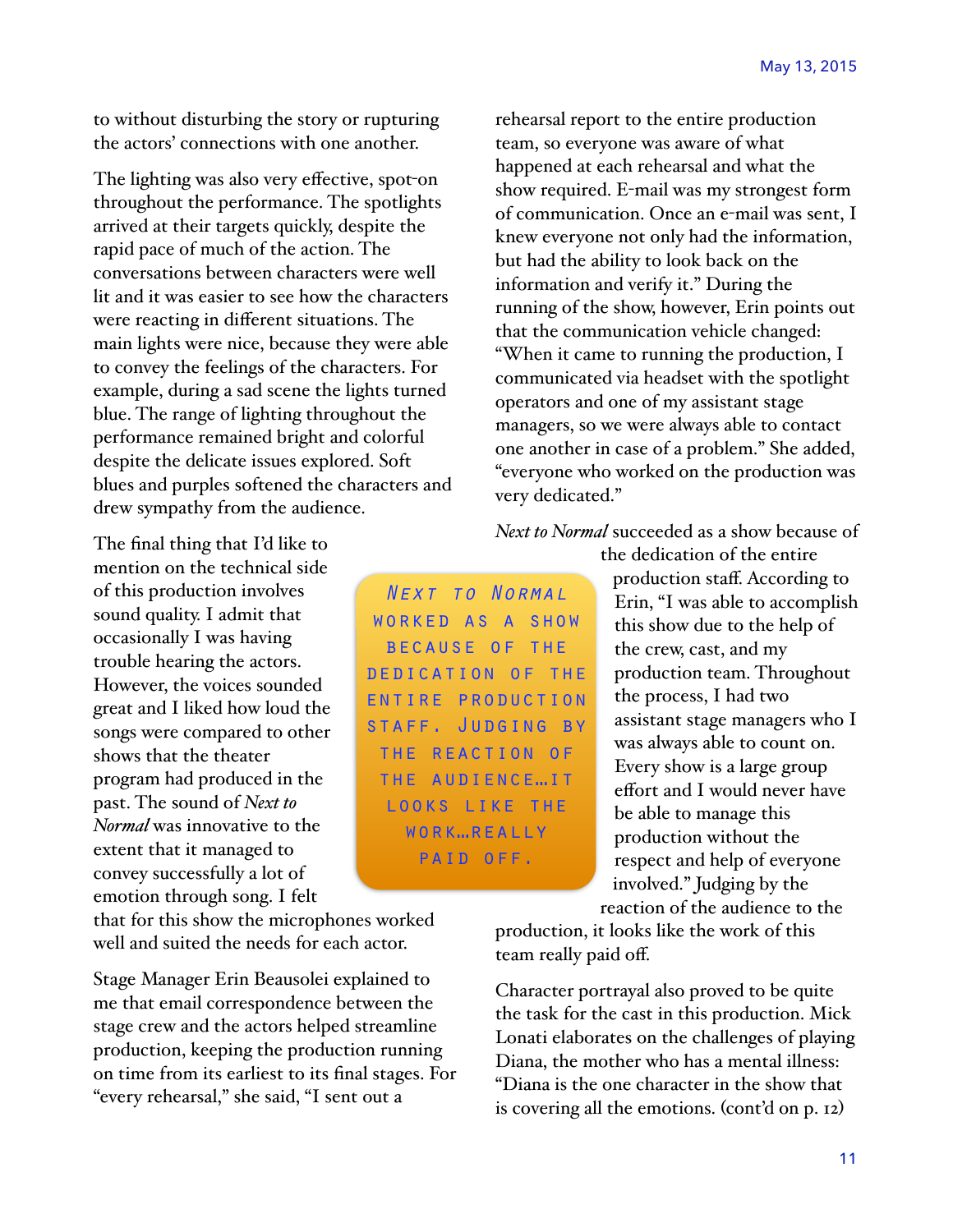In order to portray this role, I have to jump from these different emotions in a short amount of time, making it a very challenging part. My hope in acting as Diana is to get the audience to understand her as much as I have." Mick succeeded beautifully. She was able to remain balanced between emotional extremes, making her a relatable leading character. What I mean is that Diana captured the audience's attention. She made viewers want to follow her struggles and victories. Mick succeeded at making an interesting leading character even more interesting because she skillfully infused so much emotion into the role.

Played by Michael Semonelli, Dan Goodman, Diana's husband, is the character who directly struggles with Diana. In Michael's view, "The

challenge of portraying Dan is that he is such a realistic character. The show is so grounded in realistic situations that the audience can look at these characters and see 'someone I know' in the show." Michael did

a great job of portraying Dan. He was able to balance out being a loving husband/father while also remaining a strict leader in the family dynamic. Semonelli's performance encourages the audience to empathize with Dan as much as it does with Diana.

The supporting cast also portrayed their parts extremely well. The audience cared about them as much as they did the two leads. I don't want to give anything away, but I have to say that the supporting cast members, especially the daughter (played by Emily Bertolami) and son (played by Liam Devine), were my two favorite characters in the story. Because I'm the same age as they, I found it

very easy to connect with them. Initially the son and daughter might not seem to be important characters, compared to Diana and Dan, but later in the story they become a pivotal part involving the relationship between the two leads.

Of course, I cannot mention the characters without commenting on the quality of the music in this production. The music in this show consists of rock-and-roll. In many rock theater productions, the music doesn't move the narrative forward. For example, compared to musicals which might feature big flashy dance numbers, adding little to the storyline, rock musicals frame songs around dialogue. The songs in such shows as *Next to Normal* and *Rent* rely on music as a medium of communication instead of dialogue alone.

I would encourage everyone to check out the Onstagers' performances in the future; they are definitely worth a watch.

Enjoyable and attentiongrabbing, the music in *Next to Normal* varies between loud and soft, depending on mood. I found this element virtually addictive. Playgoers will have a hard time getting so many

of these tunes out of their heads. The performers' voices, however, are what made this Onstagers' production so fantastic. Everyone in the cast worked very hard on these songs and it shows on stage. The songs in *Next to Normal* are hard to sing at times, especially because in most of the scenes the cast members are physically active while singing. Many of the songs consist of interlocking parts, adding to the difficulty, because the actors are singing different lyrics at the same time. The performers in this show sang better than the Broadway cast alunmi. For anyone who has not seen the show, I recommend seeing (cont'd on p. 13)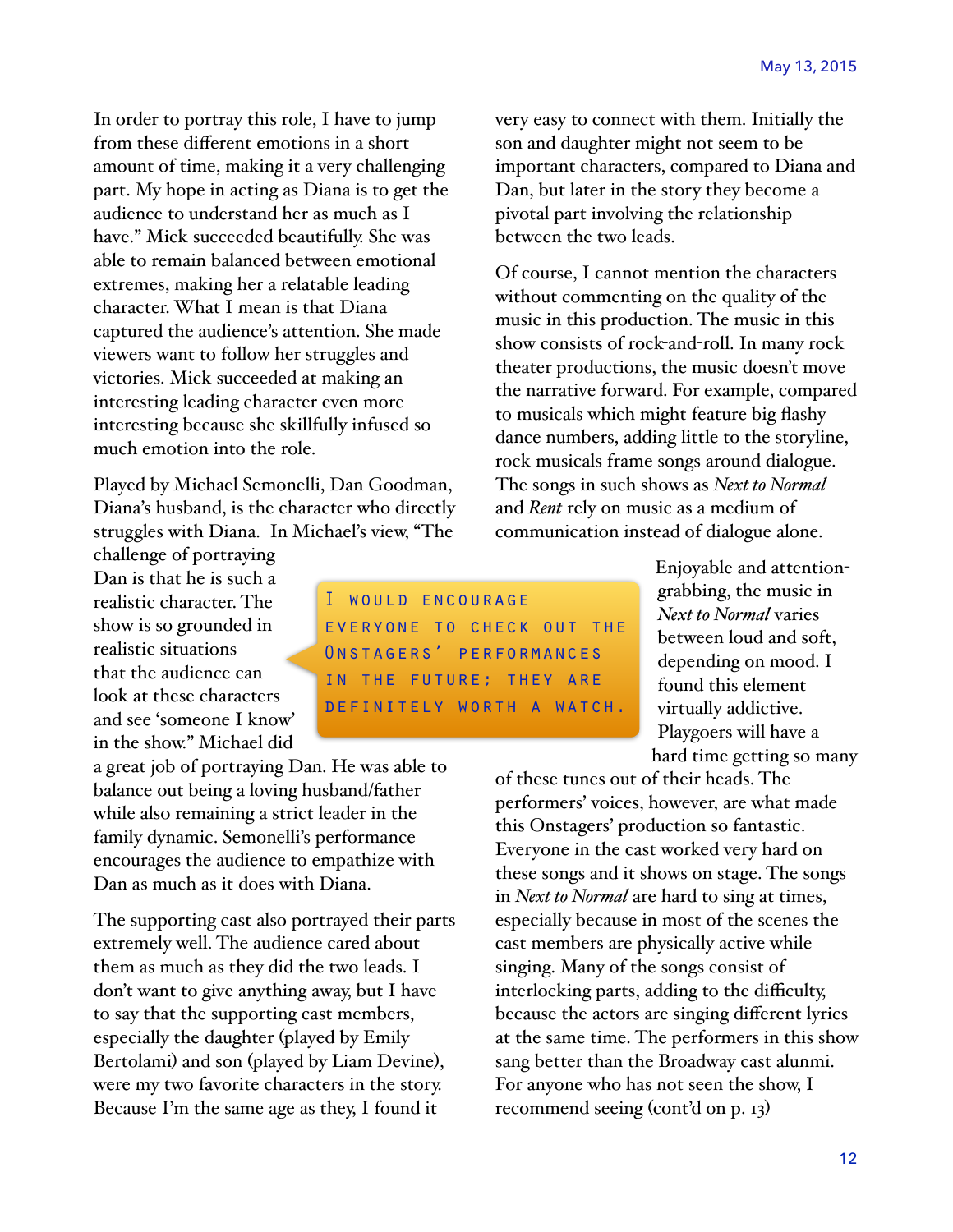*Next to Normal* live, rather than listening to the cast soundtrack. I attended two performances of the show and the second exceeded the first.

Opening night is difficult for everyone in a cast and crew because they are running it for the first time with a live audience: anything can or will happen. There were small mistakes in this show

and seeing it for the second time greatly influenced my favorable opinion. The show was definitely worth a second look not only because *Next to Normal* was a wonderfully performed show, but also because it improved greatly from opening night. I would encourage everyone to check out the Onstagers' performances in the future; they are definitely worth a watch.

# **Life As An English Major At Merrimack: A Senior Retrospective by Tony Rossetti**

Graduation day is almost here, and this is my last full week of classes at Merrimack. Spring Fever is in the air again—every spring, students and teachers look forward to their summer vacation while everyone crams to finish up the semester. As a senior, this is my last spring, and I'm feeling mixed emotions as I prepare for life after college. While this time is extremely exciting, it is also bittersweet. I am simultaneously terrified, overjoyed, and a little sad, too. Merrimack has been my home away from home for the last two years of my life. I have learned so much, worked with so many passionate, talented, and wonderful people, and made some great friends along the way. The entire Merrimack community has been great to me, but I'd like to focus on a smaller, tightly knit group that I am proud to be a significant part of—the English Department.

From the moment I walked into the English Department main office, I knew I would be right at home. I was greeted with a friendly smile by the English Department's administrative assistant, Helene Nicotra, the most organized, helpful, and sweet secretary I've ever met. (If you are an English major, or



even a professor, pop in sometime and thank her for all she does. She is truly awesome). From there I was escorted into the office of my prospective advisor, Dr. Scherwatzky. We spoke casually and fervently about everything from comic books to music, and I immediately felt quite comfortable. Something was telling me that Merrimack would be a great fit for me. I really felt as though I could become a part of the small family that is the English program.

 Because I entered Merrimack as a transfer student, carrying with me a number of credits from another institution, I was not able to take a course from every English professor in the department, but the ones I have studied under have enriched my life so much. The English Department has some of the best faculty around. In my experience, our dedicated professors have proven to be knowledgeable, passionate, approachable, and caring individuals that vivify quotidian college life. They are always willing to help, and their commitment to the advancement of literary studies really shows. Their collective knowledge span is impressive, and their determined efforts to (cont'd on p. 14)!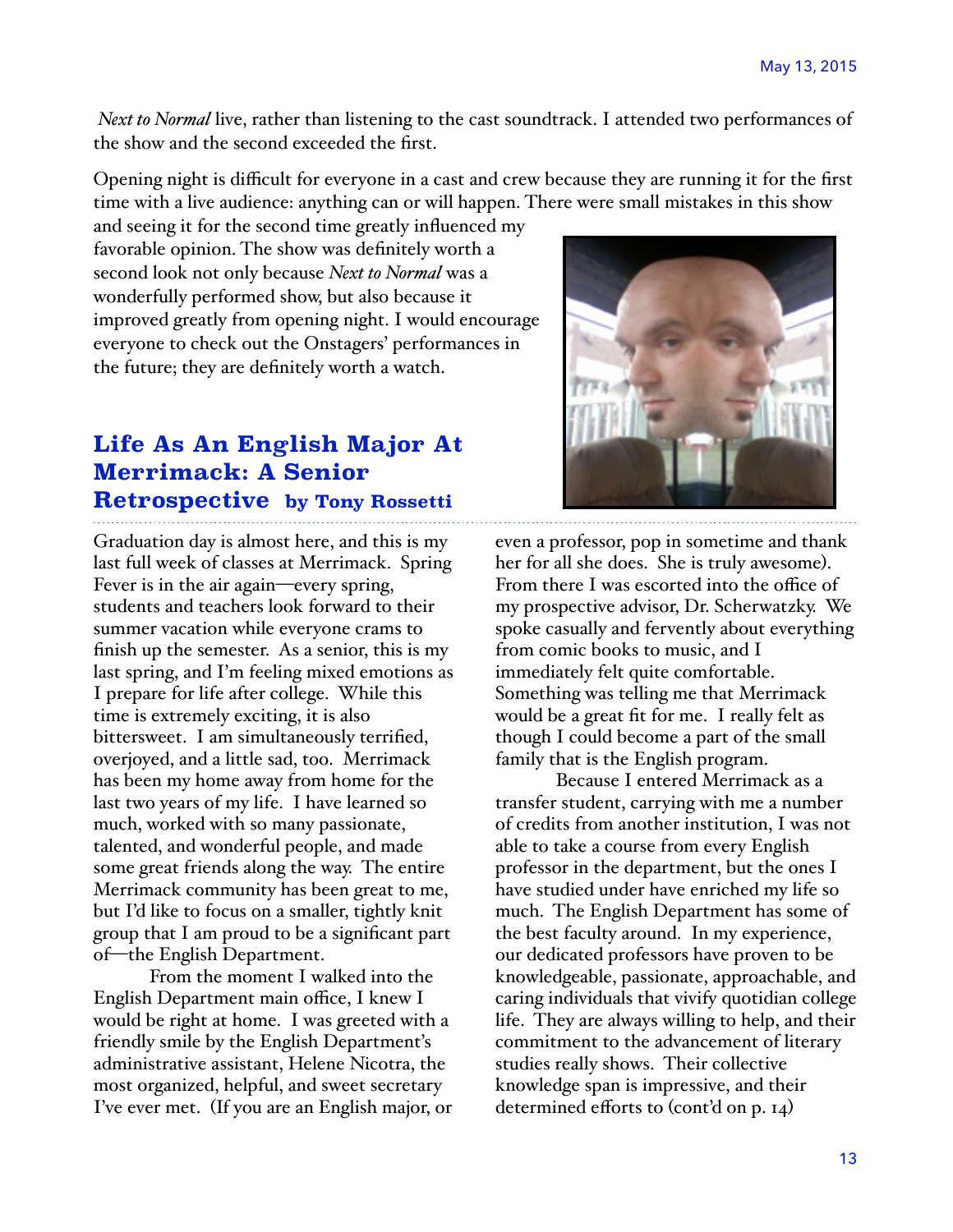perpetually bring new life to the classroom is evidenced by the lasting effect they have on each student. They have a real knack for illustrating the immense value of English studies, and they demonstrate time and again why studying any art is important. I would never want to imagine a world without art the thought alone sends chills through me. Art justifies itself in many ways, but mostly because it justifies life.

There are so many opportunities for English majors to get involved in college life and gain some helpful experience at the same time. Students can get involved with writing, publishing, and editing through the

Merrimack Review, The Broadsheet, and The Beacon. Excursions for the English students bring learning outside of the classroom. My classmates and I had the pleasure of taking trips to the seacoast for our *New England Shore* class with Dr. Vatalaro, an experimental class that combined literature about

New England's beautiful coastal locations with a chance to explore those environments together. Internships are also a great way to get in some career experience, and the career center has many talented people willing to help students on their way.

One of the biggest reasons I chose Merrimack is its Writers House. A space dedicated to serving creative writers and promoting the power of imagination, the Writers House, directed by accomplished poet Andrea Cohen, stands as a living testament to the vitality of imaginative expression. Open-microphone nights, writers' circles, and readings from famous authors occur regularly. I have had the opportunity to meet many successful, talented, and, most importantly, living writers at the Writers House, and I simply cannot

I leave you all with my love, gratitude, and the hope that many more will someday be inspired to pick up a pen and search for meaning and purpose.

emphasize enough how inspiring, challenging, and rewarding these events are. Authors who have read here range from Pulitzer Prize winners to poet laureates, and I have been fortunate enough to interact with many of them.

 Over the last few years, I have learned that an education in English represents an open-ended ticket to wherever in the world I choose to venture. I mentioned earlier that I was a little terrified about life after college. It's certainly not because there aren't jobs in the market for an English major. On the contrary, there are many different jobs for an English major, in law school and publishing,

> certainly, but also in social media analysis, library science, marketing and event planning. In a few short weeks, I will walk down the aisle to pick up my diploma, and my journey here at Merrimack will be over. Although it saddens me to leave such a wonderful and exciting community, I will treasure the experience I carry with me everywhere throughout life. To

all the faculty and friends that have helped me along the way—thank you for everything. Your efforts have helped me to grow into a better person. To those who have dedicated themselves to the study and advancement of the written word—I commend you. Our society needs you at the vanguard, championing humanity and the importance of the arts. To those English majors I will leave behind—never forget the importance of why we study English. We study to gain an understanding of humanity, and to give back to it. It builds character. And to all those prospective English majors, debating if they should follow this daring and fulfilling path dare to disturb the universe. I leave you all with my love, gratitude, and the hope that many more will someday be inspired to pick up a pen and search for meaning and purpose.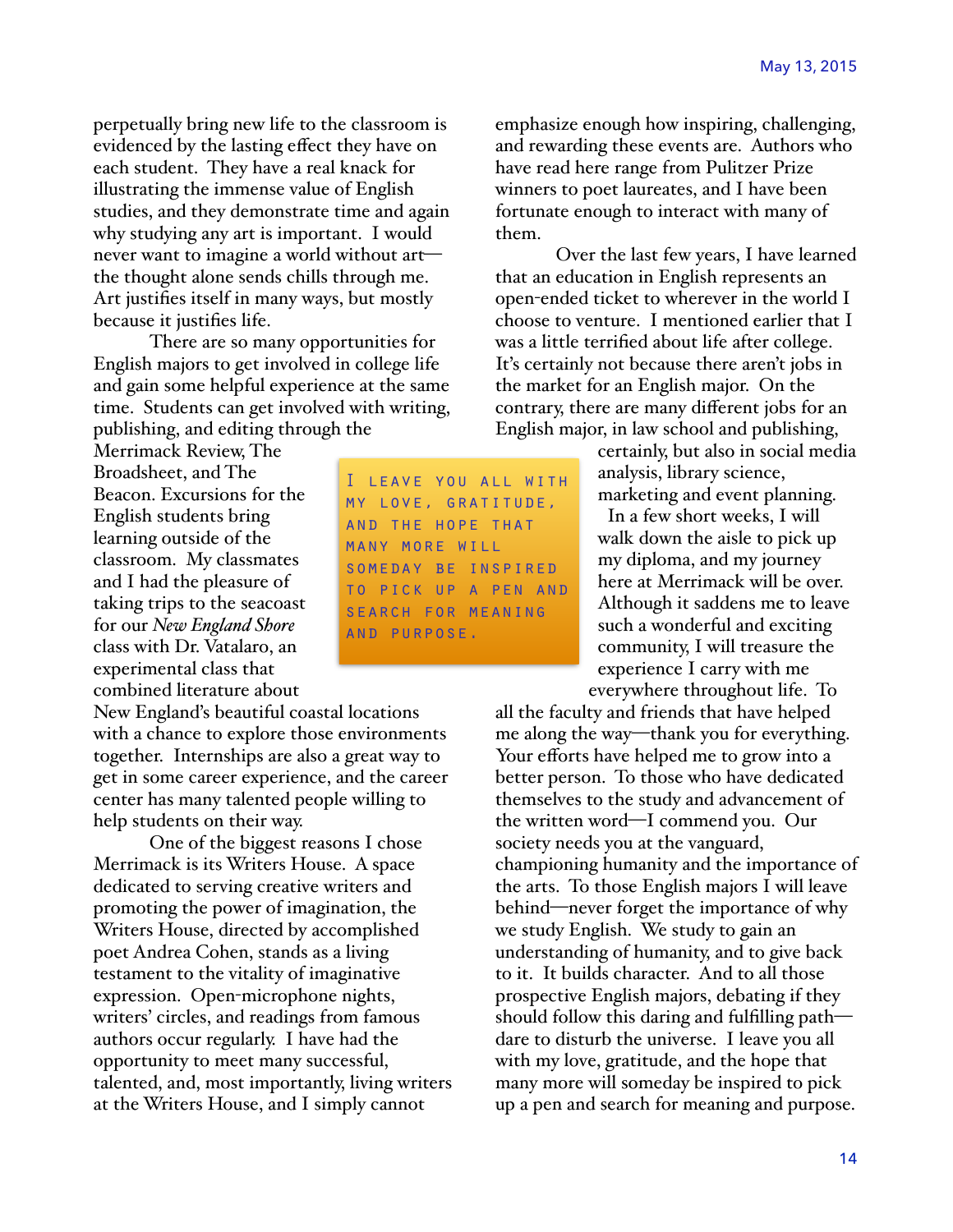# **Aherne Poetry Contest Winners**

#### First Place: Rachael MacKelkan—The Memories that Haunt Me…

I remember…

The faint smell of cigarettes in the downstairs bathroom each and every morning… His own personal scent, was nicotine, concealed by just the right amount of spearmint So he smelled more sweet - than smoky.

I remember cigarette buds In the flowerbeds And all the times I stole his smokes because I had heard the rumors And I just didn't want him to die.

I remember the day my parents sat us down… "Cancer… Esophageal fucking Cancer" and you know what I did… I laughed… I laughed and I joked because I didn't know it yet

but I was scared shitless. I didn't want my father to die.

I remember softball games, Playing catch in the backyard, And the way I had to pinch his nose when he snored -Just so I could fall asleep myself.

I remember ice cream sundaes and days at the pool,

Climbing on his back begging him to toss me further into the water because I was a kid, And he loved to see me smile.

See life isn't hard until the proverbial bubble pops…

Until your world crumbles…

Until you can't remember your dead fathers face because "selfies" weren't a thing in 2010 and all you have left are those fucking photos from 1996-2006 or -

… If you're lucky …

That - random shot

From the last family gathering…

Which in my case is a photo of me dancing with him at my cousins wedding in 2008...

Our first…

And last…

Father daughter dance at a wedding...

Well shit…

See, soon all the memories just become questions of what was real and what is just a picture on your bedside table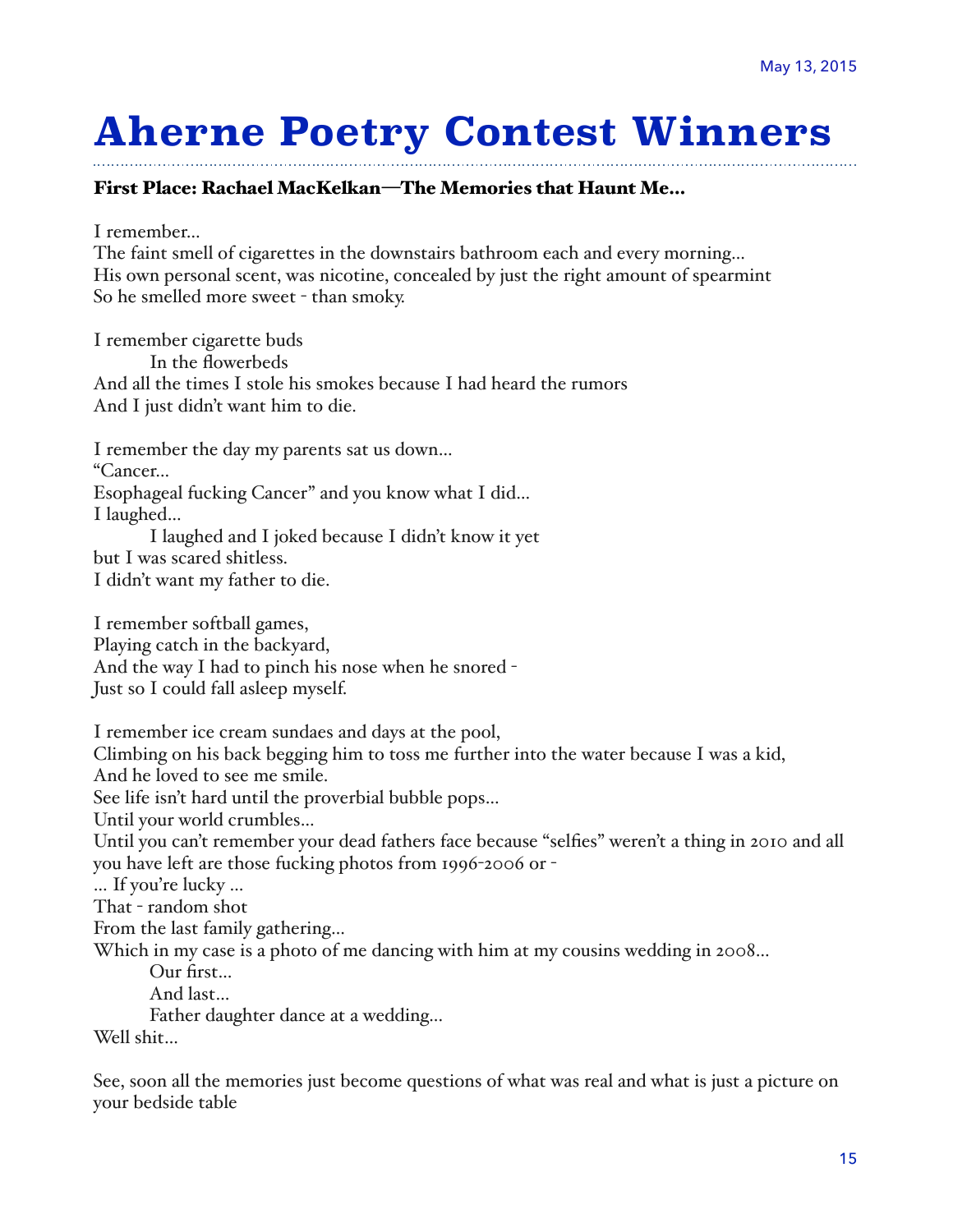That you still kiss goodnight every night even though you know… That wherever the universe decided to shit him out… He has been sleeping for hours. I remember scruffy kisses like pin needles on my cheeks, Walking around in his size  $\pi$  shoes And the nights I snuck out of my own bed because in the process of tucking me in He had fallen asleep himself.

I remember Big bear hugs, Screams from the sidelines And racing to the door when he got home… Especially on the days he had given blood because he always Had presents.

I remember…

- The Figure - Of my Father…

Standing at the laundry room door, Arms wide And open Waiting for a hug he got every night… even when I was hesitant to give it.

I remember sounds, Smells, The shirt he wore to meeting And the colors of the lollypops I got from the bank tellers that passed us our money Through a stupid glass window.

I remember… Orange t-shirts, Red drawstring bags, a smile across his face when he walked through the door even though he secretly hated his job…

I remember infectious laughs and the tube they drilled into his side -…And I still hear the sound of the garage door closing behind him.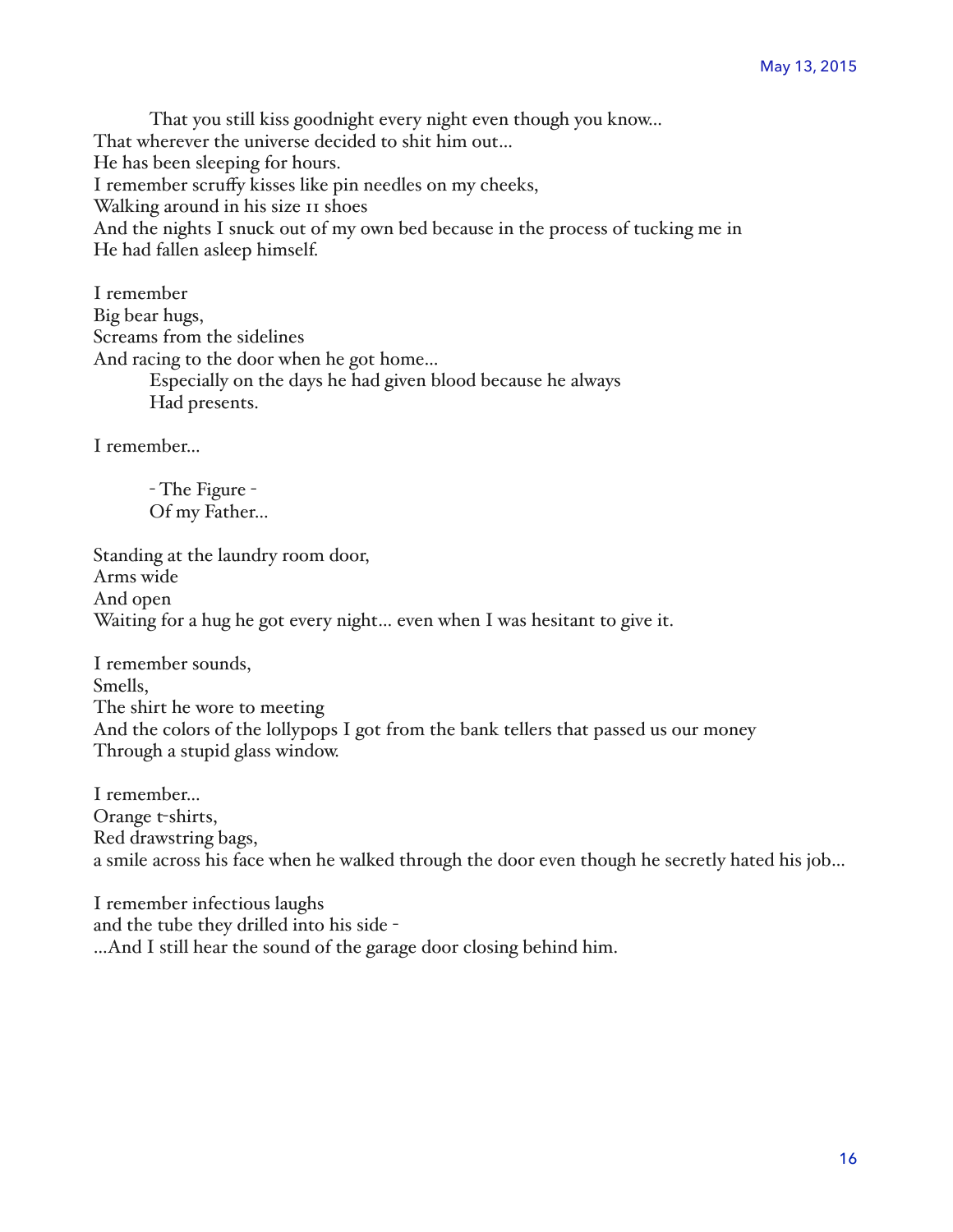#### Second Place: Jamie Hayes—*Unfiltered*

take it off? all of it? in public? well if you've no reservations then I suppose I don't mind. so you want my nakedness, even with eyes averted from shivering splotched gooseflesh. sure, I'll disrobe right here, slide off the gossamer gown of delusion and misdirection, but gosh what will the neighbours think? I know what's beneath-where horror skulks in the starless shadows and the sobbing woman flips the scalpel clever and calm that keeps you awake at night-but I'm not so sure you do, for all your insightful mirage understanding. there is no truer mirror than a looking glass, and you are a great deal less spotty than the one hanging in the bedroom, and still less clear. ask and ye shall receive; forgive me for I have sinned, but I won't apologise. you've gotten the gift of pretty boxed chaos, pandora, so when you open it you'd better say thanks. this is new art, baby.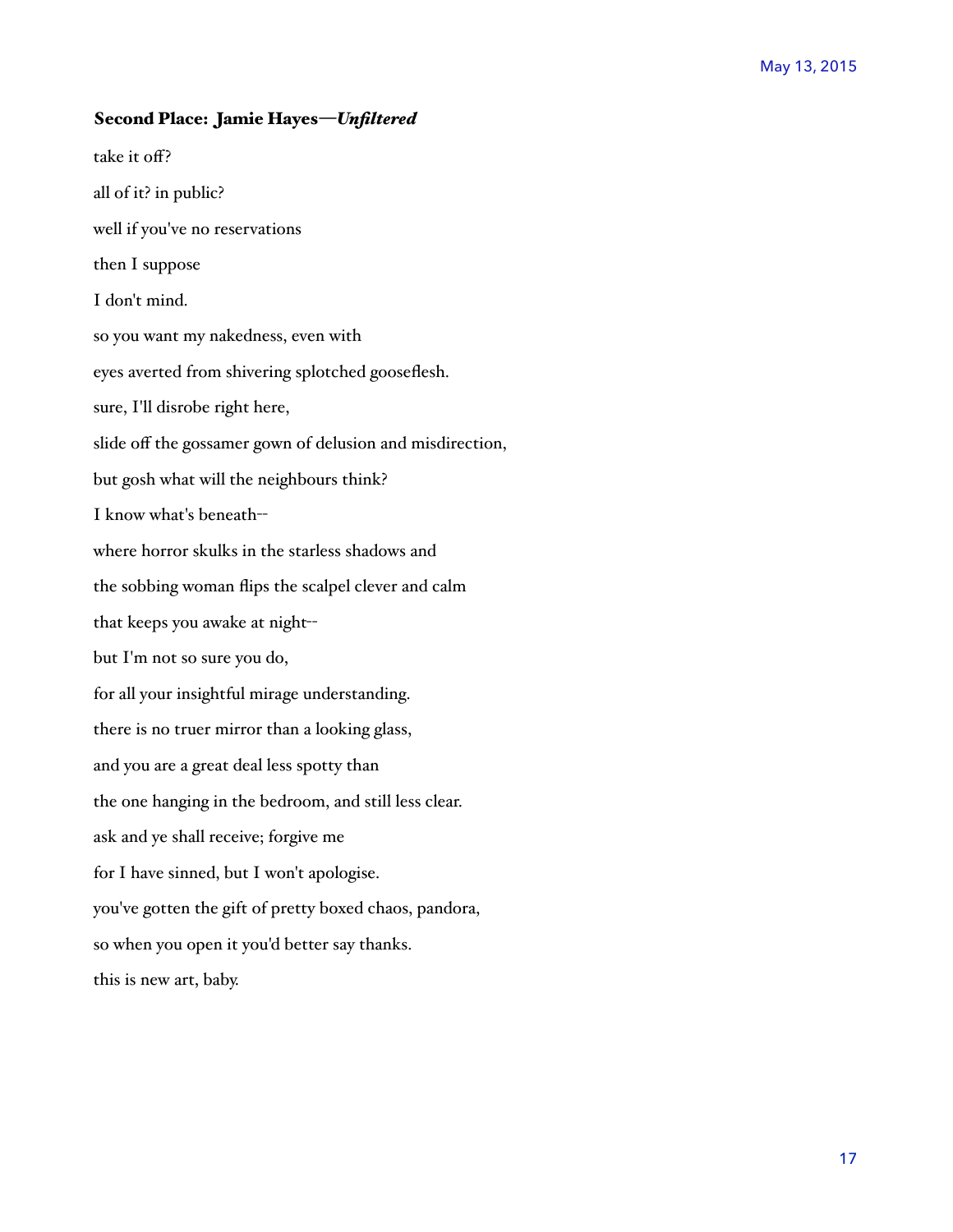#### Third Place: Jacques Denault—Modern America

If there's one thing that I've learned It's that we live in a world where the mass media mediates how many people Get to see what's going on—from Isis, to E-bola. You know, Billy Mays would say in these dark days, "But wait! There's more!" Because we forgot to mention the cutthroat execution tactics Of Brian Williams. Who got mixed up on his "facts" in order to get viewers.

But, let's face it, it's tough to care When we're Eskimos buried in over five feet of snow-No! I don't remember moving to Alaska—but, "I can see Russia from my house." And there's Putin, putting his Pinocchio nose into Europe's business, But you don't want to be on his hit list so Go hide in Chernobyl, where the cold wind blows radiation rather than air.

After all, we don't pay attention to cancer when there's the threat of injection. The Vexation brought about by the Anti-Vaxxers knows no bounds Because they'd rather their kids die of the measles Than trust hundreds of years of medical progress, Since we're trained to process information with a certain sense of skepticism, This socio-economic-socialism is worse for us than prison.

At least in-mates get three meals a day, What's that say to the people on the streets Who would rather commit a crime than live in poverty? Don't you see where we have it wrong? We may be Boston strong, But our hands are bound, and our eyes are blind as we close our minds, Like the doors we're forced to lock to prevent robbery,

While we stand and watch the global collapse of the bee. Pretty soon honey will just be a *sweet* pet-name rather than a spread. After all we're already stretched too thin, So go to your spin class with your protein shake—like Parkinson's— Which is exactly where our research money's not going. Now go ahead and rub your magic lamb because I've heard that genies grant wishes, While geniuses wish for grants at Apple's bar.

Don't get me wrong, it's great that we've made it this far—but, We're still a world away from being able to say that we shot for the moon And landed among the stars, like a piece of interstellar dust. But it's not so stellar, standing in front of a solar flare, like an EMP. Maybe, just maybe, today will finally be the day that the lights all go out, And the curtains close, but before that happens— Let's all take a moment to learn one thing that no one else knows.